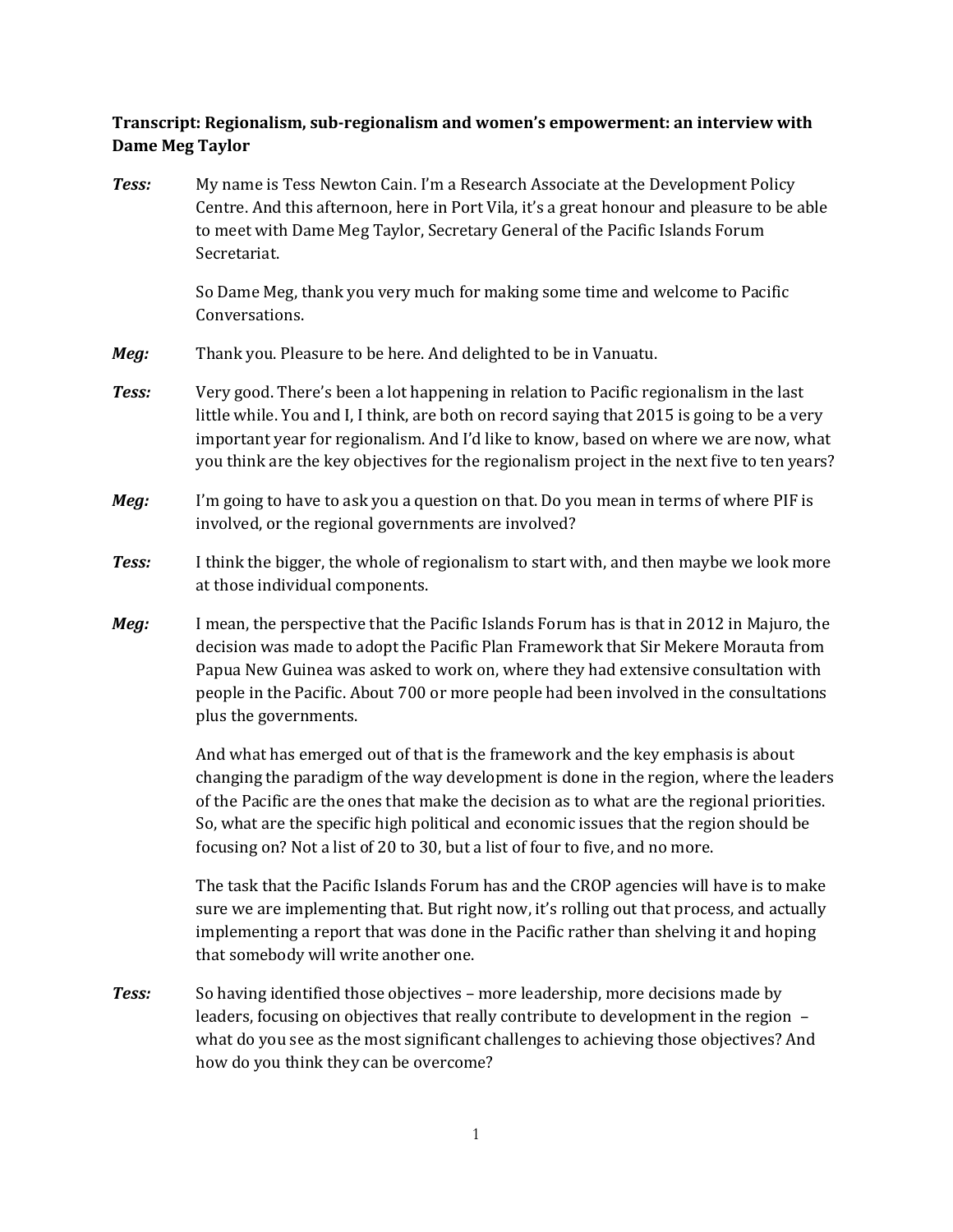*Meg:* Just to be clear on the process, it is not the Pacific Islands Forum that identifies this. Right now, as of tomorrow, the Troika, which is the government of Papua New Guinea – the incoming chair of the Pacific Islands Forum, the current chair – Palau, and the former – Republic of Marshall Islands, their representatives will meet with me in Suva, and we will short list a special subcommittee, which is a subcommittee of individuals that represent regions in the Pacific and small island states, the private sector, and civil society.

> This was a suggestion that came out through the framework document. They will be the ones who will then process what suggestions have been made from people in the region. And through that process, they'll be able to identify what are the key issues that people keep raising and also what are the proposals that institutions or individuals have put forward.

So PIF is facilitating this, but it's not the organisation. This is about getting a greater participatory process of people in the region to do this.

- *Tess:* And what do you think might be what are the risks you see? What are the barriers that may inhibit that process?
- *Meg:* I'd like to say that I don't want to predict any obstacles. My view is we've got to drive this now and really keep it to a timetable. PIF's role has to be to make sure that the briefs that are written for the leaders are very balanced, and of course giving them the facts, so that when they meet to make a decision they are very well informed and well briefed.

I think that grappling with these issues, that's going to be tougher than we all think. You don't just pluck a topic out of thin air. We've got to make sure that it's a regional issue, and not a regional issue for some and not for others: what is the thread that holds it all together? For instance, one of the issues that I think we talk about a lot in the region – and good things are happening through the University of South Pacific – is the ICT.

How do we communicate with each other? This is one issue that you could say is significant and is a regional issue of a very high political nature, because we need to be connected, etc.

Other issues will emerge through the process of submissions that are being made.

- *Tess:* Okay, great, thank you. Now I'm going to recycle a question that I asked Colin Tukuitonga when he took over as Director General of SPC, and that is, when your term expires in six years' time –
- *Meg:* No, three.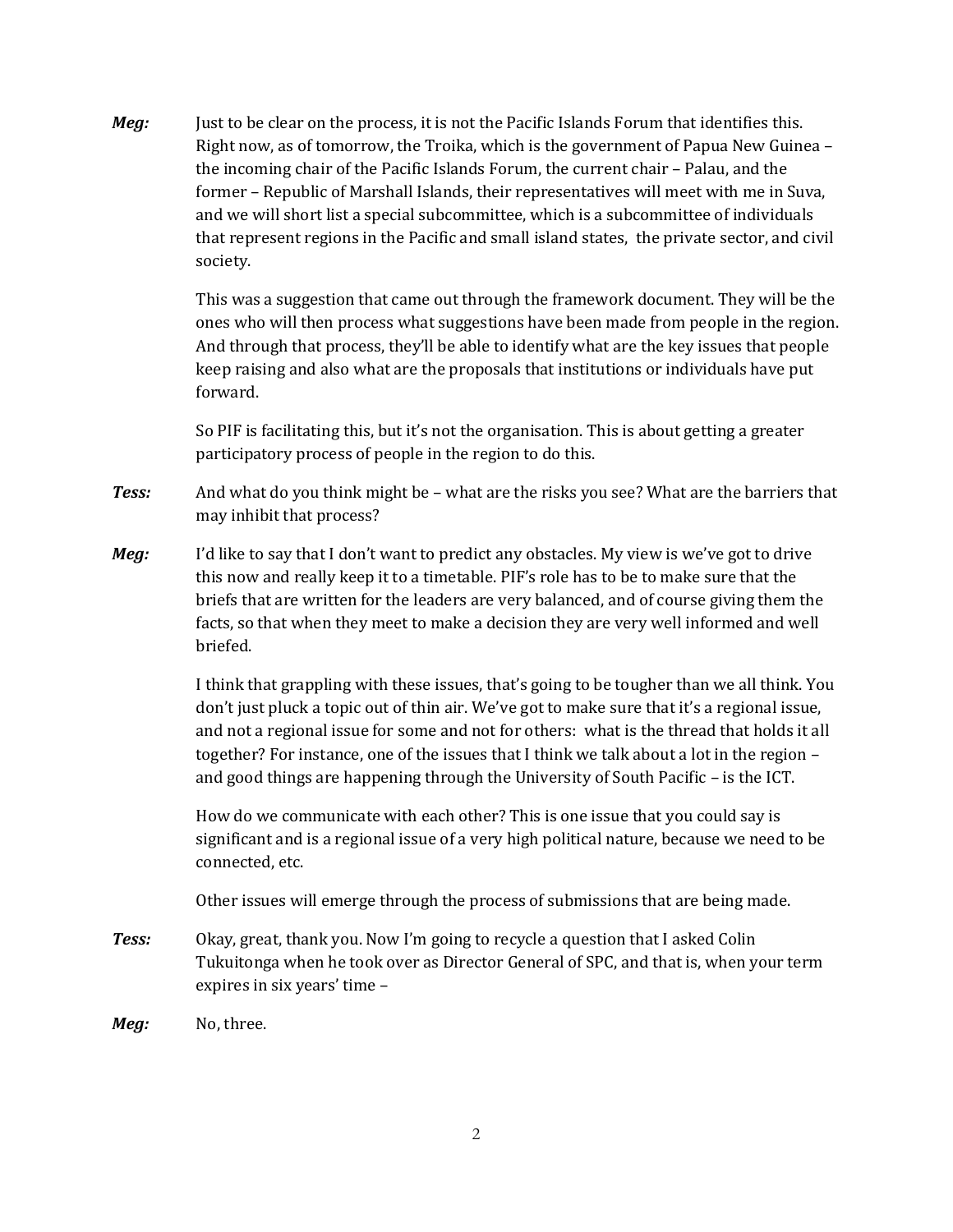- *Tess:* Three years' time, what would you like to have achieved, and how would you like the Forum Secretariat to look?
- *Meg:* I've only been there two months, and I think the organisational structure has to be reviewed. But my main focus in terms of institutional outcome is to ensure that the Pacific Framework is truly implemented and accepted, not just by the leadership and the CROP agencies, but by the donor agencies. That when the leaders of the Pacific say "these are the four priorities for the issues in the region", that donor agencies get behind it. Not, as I see now, many donors or partners have their own agenda in the region.

It's really quite extraordinary that there's so much happening in the Pacific, but not always in line with what the Pacific leaders think is a priority for them. If in three years we have that really bedded down and the shift is changed so that the responsibility and the political leadership comes from the Pacific leaders, then I will have accomplished what I was asked to do by the leaders.

- *Tess:* Okay. Just in terms of the Secretariat, you mentioned a review of organisational structure.
- *Meg:* Well no, to make things happen and be much more responsive, I've got to look at the structure and how we're delivering. And I'm in the process of doing that now.
- *Tess:* Okay. So how does that review or your consideration of that, how does that impact on the review that was undertaken in 2012 of the Forum Secretariat's functions?
- *Meg:* I'm looking at an institution that I've inherited, end of 2014, now 2015. It's amazing how dynamics change in this region very quickly, and what we've been asked to do in terms of implementation is going to require skill sets that can deliver, be responsive to what the leaders want.

Also keeping the relationship with the donor agencies, the partners, etc., and making it a very effective and vibrant organisation. I think that, I know that, there are questions out there in the Pacific, and I'd be stupid not to acknowledge it.

There's a debate that the Pacific Islands Forum is becoming irrelevant, that it's not needed. I want to be able to assure the people of the Pacific, because when they were asked by Sir Mekere about regionalism they responded that they needed a regional organisation that represented their countries. And the Pacific Islands Forum is one that represents the independent states of the Pacific.

And that's a very precious mandate for me. And we've got to make sure that it is protected but also effective.

*Tess:* Okay, great, thank you. As we know, you are the first woman to hold the position of Secretary General. Based on your own experience, what you've seen of other people,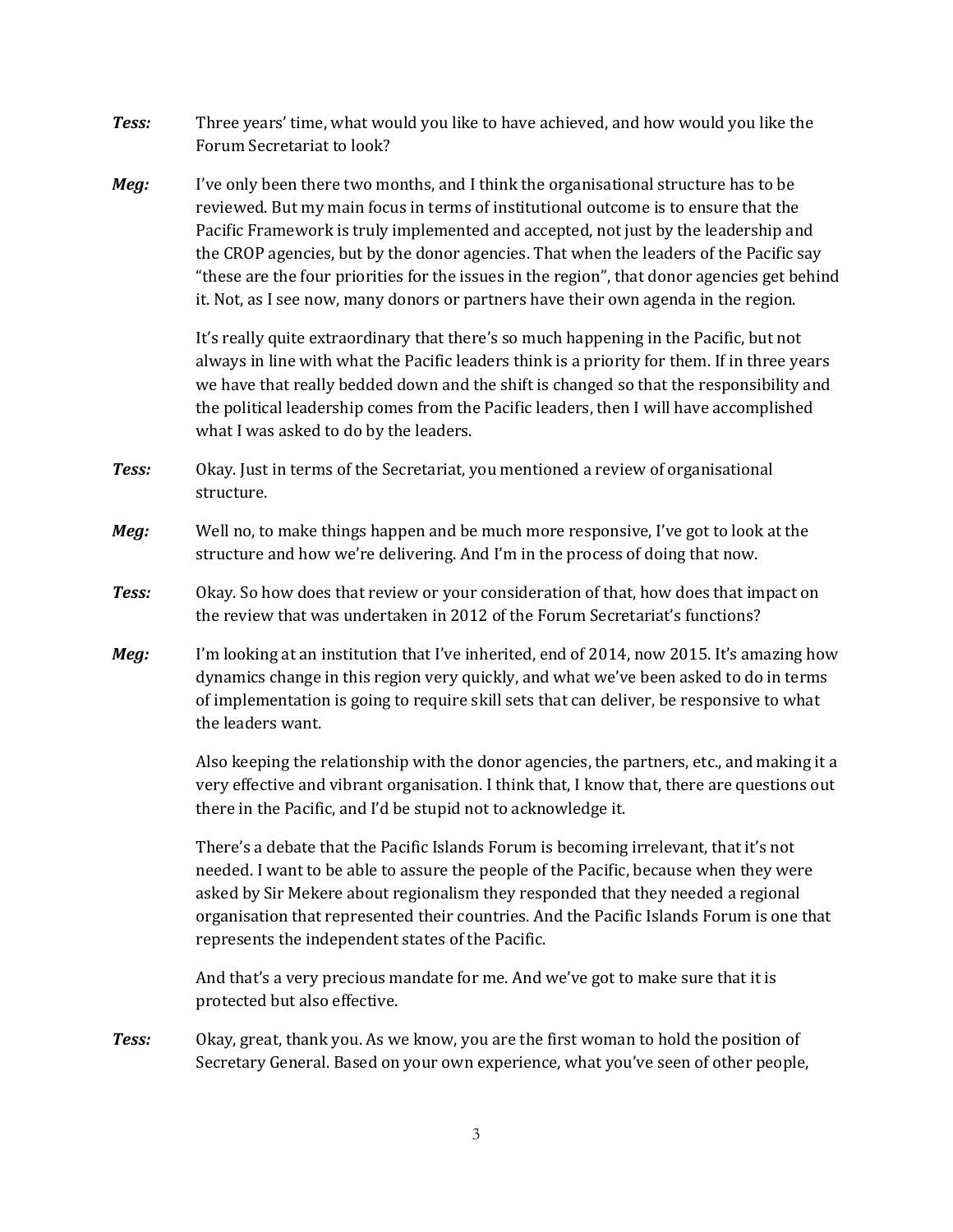how do you think that professional Pacific island women can best be supported in order to take on leadership roles at the regional level?

*Meg:* I think we've got to be supported by our own gender and supported by men in our communities for the intelligence and the contribution that we can make as individuals.

> The Pacific is wide in the sense of all the different roles that women play. The role of mother, wife, is still and will always be the most important in the sense of how we hold family together because of our social structures in the Pacific. And the roles that we play in ensuring that our communal responsibilities are adhered to.

> And women are very strong in holding that fabric of society together. When we're moving into the professional and modern world, it's the opportunities that women are given. And I think– I've heard this from young women in PNG – that some of the areas that they feel they can't make progress is because many of us who are the older women are making sure that they don't have those opportunities.

And we don't ensure that they get those opportunities. I've not been working in the Pacific in the last several years. I've worked in the Office of the Compliance Advisor in Washington at the World Bank Group and I have lots of smart young women. And I made it my business to bring in young women that I could help mentor and guide.

I hope that I can be able to do something of that sort through my role in the Pacific and encourage others to take a mentoring role. But it's the opportunities. And I think it's the opportunities that women feel they can be comfortable in being able to do that work plus also play their role – I mean, not play their role, but carry out their functions – at home.

You hear a lot of the debate, "can you do both?" Well, traditionally our women have always worked in our societies. It's nothing new. It's just transposed into modern economies and how adaptable we as women can be.

I've been very, very fortunate that I've had tremendous support from my own family and my own men in my life, who were my friends at university, who were supportive of my growth in my professional life, and Papua New Guinean men that I studied with and grew up with.

- *Tess:* Okay, great. So just to finish, to go back to the regional landscape. Looking at the regional and sub-regional landscape as it is currently, how would you evaluate what it is at the moment? And how do you see it evolving?
- *Meg:* Well, I'm really impressed by what some of the sub-regional organisations are doing. And I've had a very good day of meeting here in Port Vila with the Melanesian Spearhead Group and the accomplishments. And there are some very impressive issues